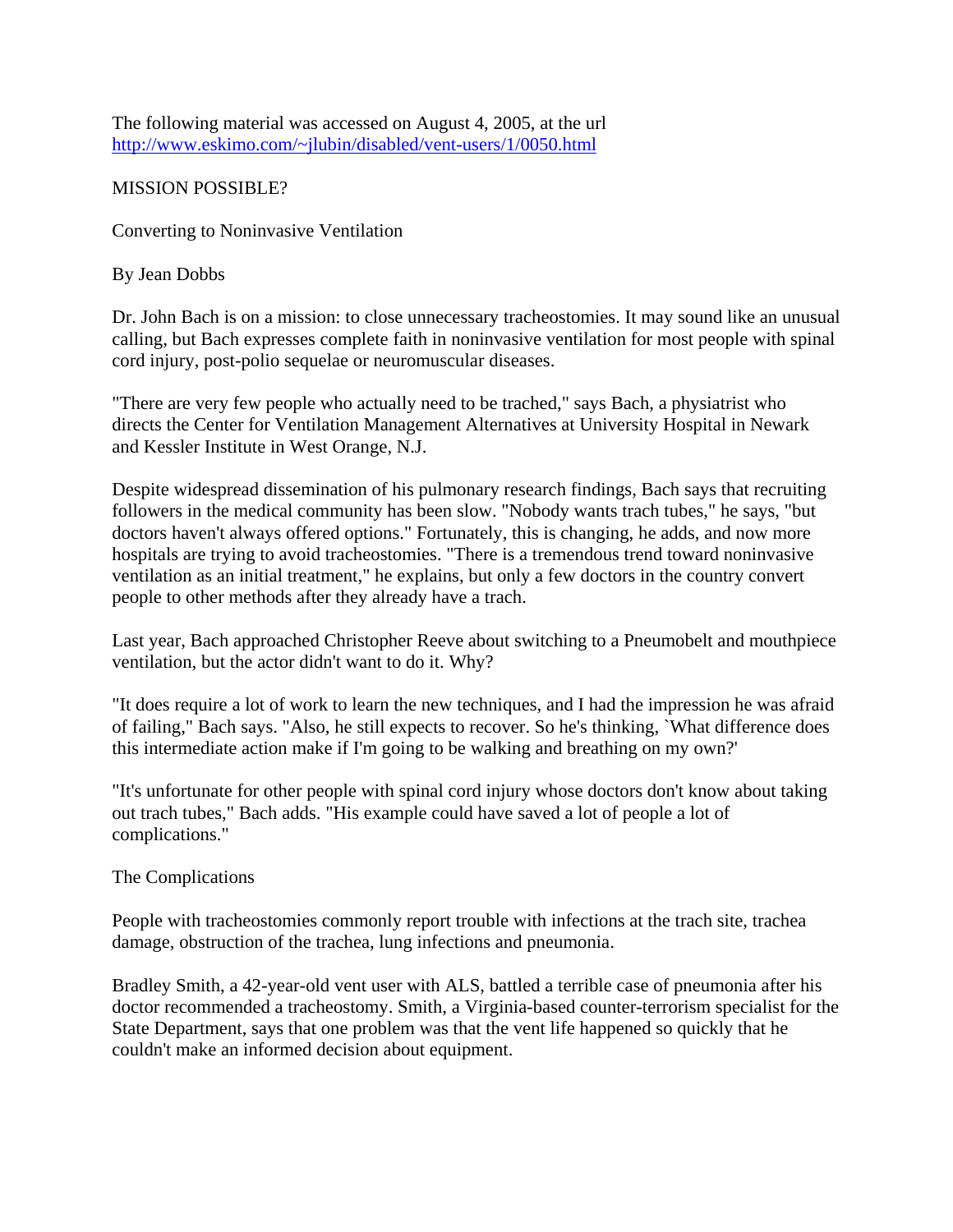When his progressive condition started to cause breathing problems, Smith went to his local doctor for tests. His doctor said he needed a trach, to which Smith replied he wanted a second opinion from his neurologist in a couple of weeks. The doctor said, "You don't have a couple of weeks."

Smith got the trach. "It was a disaster," he recalls. He immediately came down with pneumonia and spent a month in the hospital, causing him to lose much of his remaining muscular ability. "Secretions were a big problem, and I was totally dependent because of the need for frequent suctioning."

Eventually though, he heard about Bach and drove to New Jersey to consult with him. "He said, `You don't need a trach. Here's an option for you.'"

## The Options

Smith now uses a mouthpiece by day and nasal ventilation by night. This is a common arrangement, as the mouthpiece is more aesthetically pleasing for waking interaction but tends to fall out during sleep. A nasal mask with a good seal maintains ventilation all night, but most find it too distracting for day use.

One problem that may occur is facial irritation from the nighttime mask. Anne Marie Taddeucci, a 20-year-old C1-2 quad in Elmhurst, N.Y., switched to noninvasive ventilation after three months with a tracheostomy, but found the nighttime nasal mask caused irritation and scarring. She now uses mouth ventilation at night, but wonders if the mask's pressure is moving her teeth. The best idea, says Bach, is to have a mask custom-designed to fit the contours of your face.

A piece of gear that can replace or augment mouthpiece ventilation is the Pneumobelt, a positive pressure corset with a bladder inside that inflates and deflates, pushing the diaphragm up and down. Again, another technique is needed at night because the Pneumobelt isn't effective in the prone position.

One of the biggest changes that follows removal of the trach tube is that secretions no longer need daily attention. According to Lou Saporito, director of respiratory services for the Center, a trach tube actually stimulates secretions that must be suctioned. Ironically, the suctioning itself stimulates more secretions, locking people into a schedule of care that greatly reduces independence.

The average trached vent user, says Bach, needs eight suctions a day -- a job that legally must be performed by a licensed health care professional or family member (i.e., not an attendant). Because home nursing care is extremely expensive and most family members don't have time to do trach care, many people with tracheostomies must live in nursing homes. "If you can get trach tubes out, you can help get people home," Bach says.

And their health improves. Taddeucci, for instance, hasn't had a single infection or cold in the two years since she made the switch.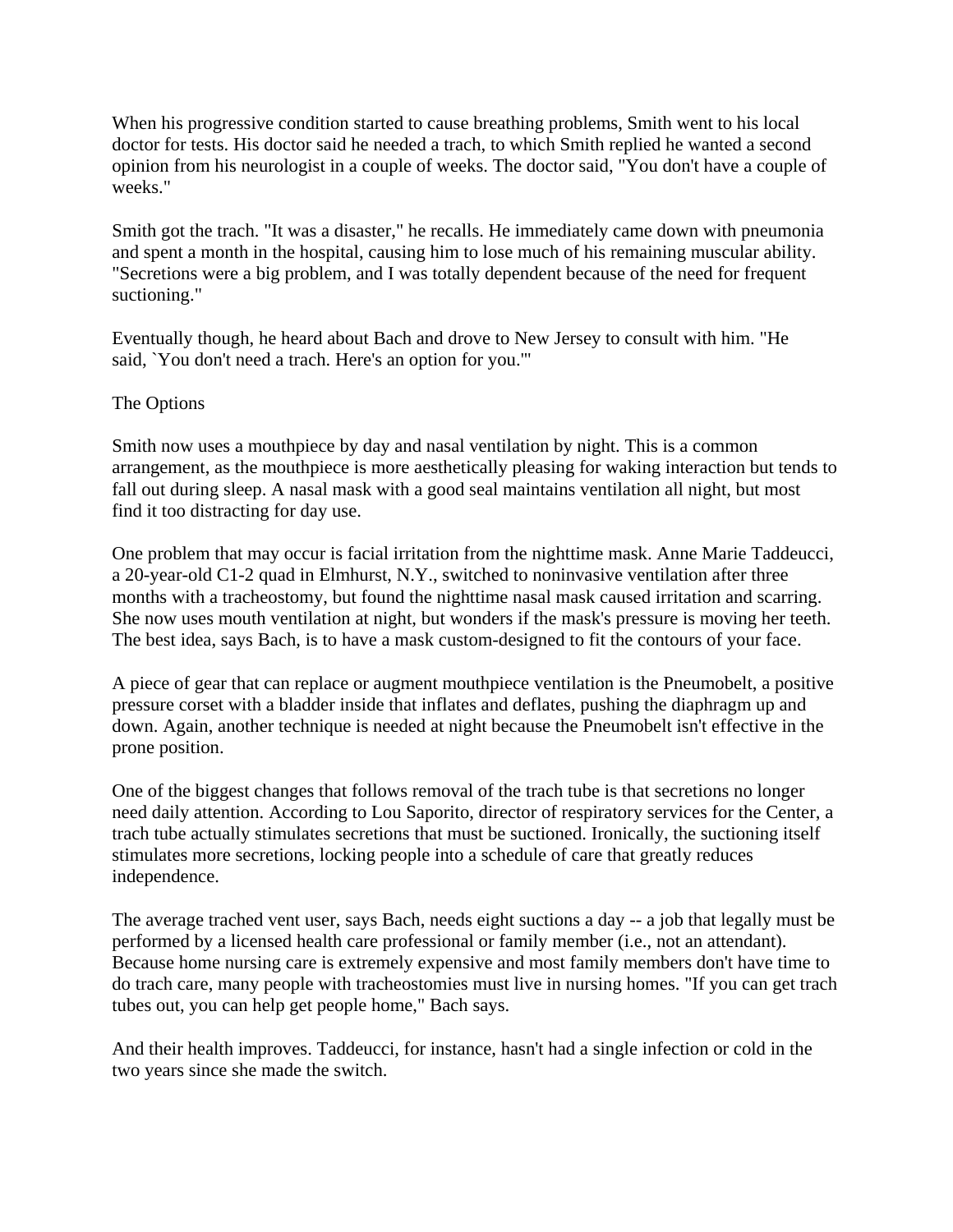Smith says that when he does get sick, he now can clear his lungs independently with a machine called the In-Exsufflator, by the J.H. Emerson Company. This device, modeled after the polioera Cof-flator, dislodges secretions by applying positive pressure to the airway and then quickly reversing the flow, causing a cough.

This cough machine has gained a following among many who've switched to noninvasive ventilation, but manually assisted coughing may be sufficient if you don't have scoliosis, says Bach.

Finally, says Bach, quality of life can't be ignored when discussing noninvasive ventilator options. In a 1993 Chest article, he reported that among 168 vent users who switched from tracheostomy to noninvasive methods, 100 percent preferred the latter. Most cited health reasons, but also significant were increased ability to talk, swallow and taste.

"You can't taste or smell when you have a trach because the air isn't passing through the nose," Bach explains. "Eighty percent of taste is smell. If you close your nose, you can't tell the difference between bananas and mustard."

The point, he emphasizes, is to return to life with as much independence and opportunity for joy as possible. "Removing the trach tube should be a part of rehabilitation," he says. "If it's not, you're not being rehabilitated."

## *>Keeping the Trach*

Not everyone agrees with Dr. John Bach. Many people with tracheostomies don't experience frequent complications and say, "If it ain't broke, don't fix it."

Jerry Daniel, a 49-year-old polio quad who runs a vent service business out of Vancouver, Wash., says: "The debate over the trach versus [noninvasive methods] has gotten out of proportion because people make it sound like a trach is the worst thing in the world."

Daniel, who has had a trach since he was 10, is comfortable with suctioning and prefers it to the cough machine, which he tried when he first had polio.

Steve Lambert, 30, has taken yet another approach. After he shattered seven cervical vertebrae in a motorcycle accident at 16, he had a tracheostomy, but later discovered he could use a Pneumobelt. He opted to wear it about 18 hours a day and attach the trach tube at night.

"The main reason for the Pneumobelt is aesthetics," he says. "I cover the hole with a bandanna during the day. That's how I want to present myself to the public."

Lambert, who works for the Trauma Foundation out of San Francisco General Hospital, says his technique has also kept him very healthy: He hasn't been hospitalized or suctioned in 13 years.

### *>Manufacturers*